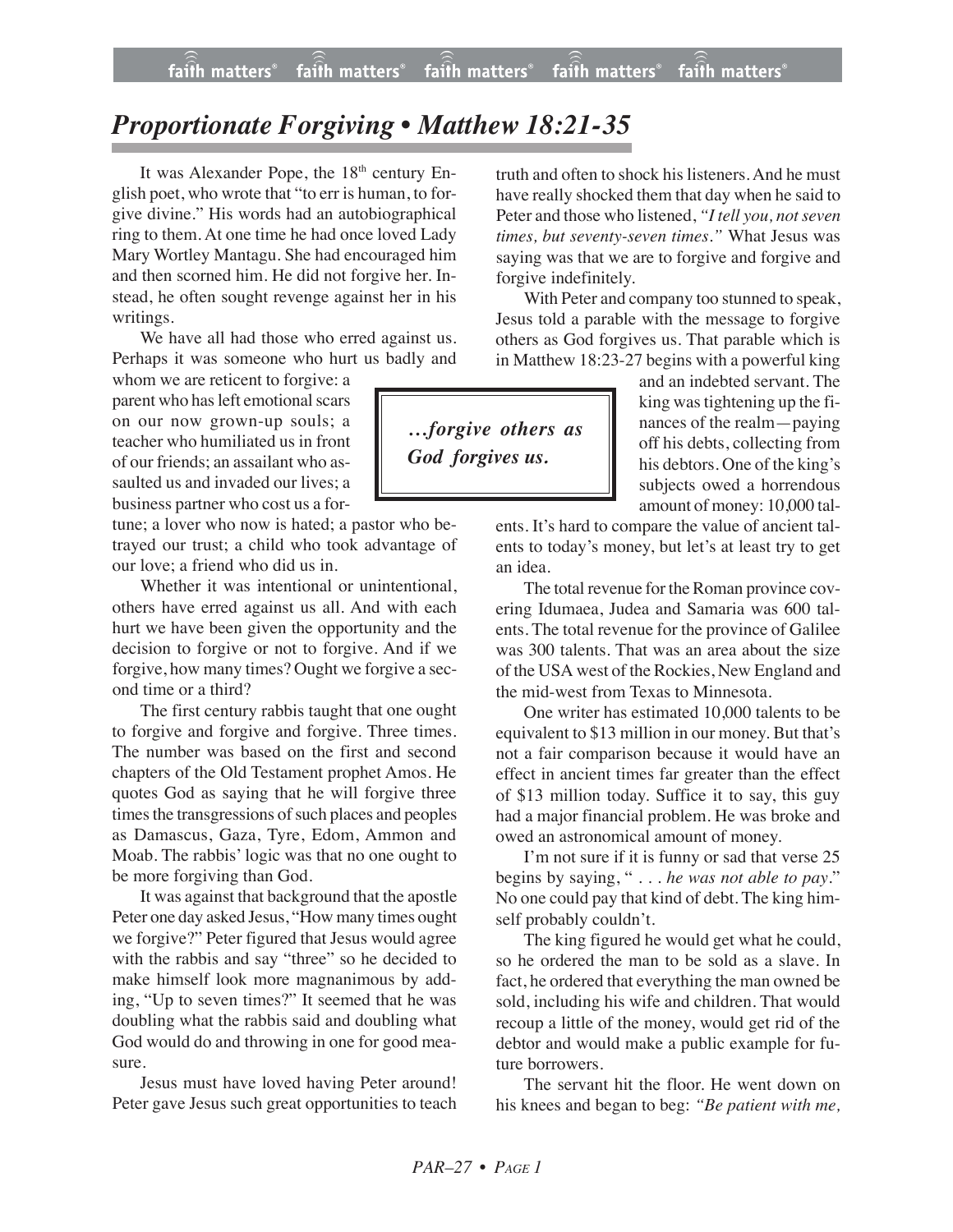## *and I will pay you back."*

Isn't it interesting how optimistic those who owe money can be? There is no possible way he could keep up with the interest much less pay the principle. It was hopeless!

The king was a merciful master. He had pity on the servant. He felt sorry for him and wanted to help him—even though he didn't deserve it and even though it meant a huge loss to the king. So he went all the way. He didn't just reduce the debt. He didn't offer a \$50,000-a-year payment schedule with a loan coupon book. He forgave the debt all of it! Completely! He cancelled the note. In a sense, he gave him a gift of 10,000 talents.

Can you imagine how that servant felt when that happened? Better than winning the Publisher's Clearinghouse Sweepstakes! It was the happiest moment of his life. He went in a debtor and came out debt-free. Disaster was turned to delight. Slavery became freedom. It was and absolutely wonderful story.

But this isn't a true story. Jesus made it up. It didn't actually happen. He is not talking about a king and he is not talking about a servant. He's talking about us and God and sin. He's saying we are terrible sinners who are so deep in the hole of

our sins that we could never dig ourselves out!

Let's try to turn this into numbers. How many times do you think the average person sins? In Matthew 12:36 we read that we

"*will have to give account on the day of judgment for every careless word we have spoken*." Add every sinful thought. Include everything each of us has done that we shouldn't have and everything we should have done that we didn't. What would you think would be the average? Ten per day? Actually that's probably a low estimate. Surely it would be more like 100. That means 3,000 sins per month! That's 36,500 sins per year! If you are ten-years-old that means you have sinned about 365,000 times. By the time we reach the age of 30, 1,095,000 sins that have been committed. And if a person lives to be 80 years old it adds up to 3 million sins.

And God will forgive them all! Those who come to him, confessing their sins and asking for forgiveness, accepting Jesus Christ as Savior and Lord — are forgiven! Our debt to God may be absolutely enormous, but God forgives it all. For when Jesus died on the cross for our sins he paid the price for every one of those sins. All we must do is tell God we trust him and accept his forgiveness. That makes our debt bigger than the parable talents, makes God a more merciful master than the parable king and makes us far more forgiven than the parable servant!

The forgiven servant in the parable came floating out of the king's palace the happiest and most forgiven man in the entire kingdom. As he went out he ran into a fellow employee. This fellow servant owed the forgiven servant 100 denarii. That's about 100 days' wages for a laborer. Like any amount of money, it's a lot if you don't have it. But, by comparison to the 10,000 talents it was nothing.

The same writer who estimates the 10,000 talents at \$13 million estimates the 100 denarii at \$17. The coins for 100 denarii would easily fit in a man's pocket; the coins for 10,000 talents would more than fill a freight train. The debt of the second servant was about 1/20,000 of 1% of the debt of the servant to the king. It was a legal debt, to be

*Our debt to God may be absolutely enormous, but God forgives it all.*

sure, but it was *nothing* compared to what had just been forgiven in the king's office!

The forgiven servant showed no

mercy to his fellow servant. He grabbed his coworker by the throat and demanded, *"Pay back what you owe me!"*

Speaking what should have sounded like familiar words to the first servant, the second servant pleaded*: "Be patience with me, and I will pay you back."*

Again the debtor's line: "Don't worry; I can take care of it. Everything will be fine!" But at least maybe he had a chance. A denarius was one day's wage and if he worked hard and lived frugally maybe, eventually, he could have paid it. It was at least possible.

Now what should have happened is obvious. The first servant should have turned to the second servant and said, "I forgive your one hundred